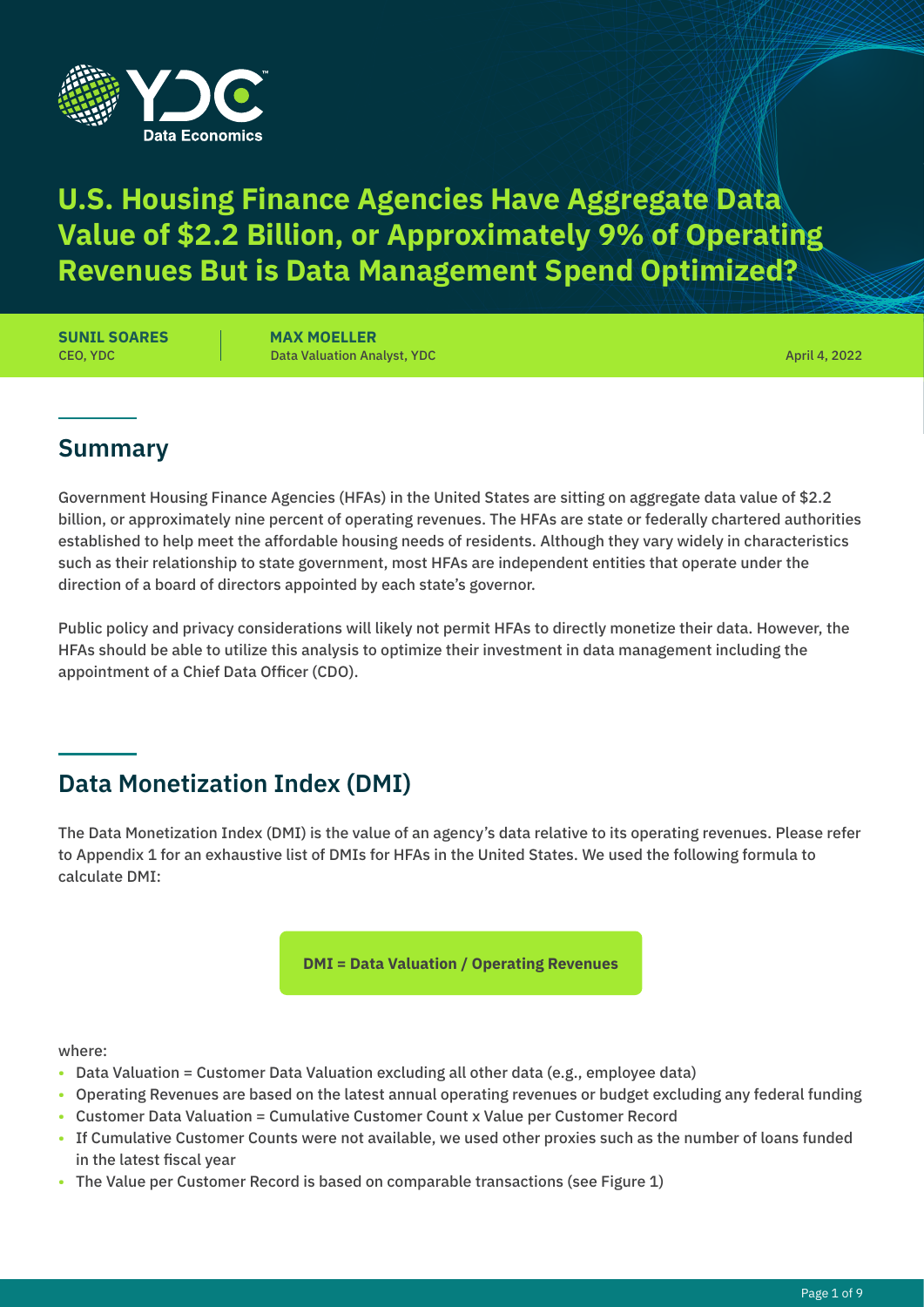| <b>Company</b>  | <b>Precedent</b>                      | <b>Transaction</b><br><b>Value</b> | <b>Customer</b><br><b>Count</b> | <b>Data Valuation</b><br><b>Per Customer</b> |
|-----------------|---------------------------------------|------------------------------------|---------------------------------|----------------------------------------------|
| <b>MX</b>       | <b>Funding round in January 2021</b>  | \$1,900,000,000                    | 30,000,000                      | \$63.33                                      |
| <b>88</b> PLAID | Funding round in April 2021           | \$13,400,000,000                   | 200,000,000                     | \$67.00                                      |
| <b>DWOLLA</b>   | <b>Estimated Post-Money Valuation</b> | \$300,000,000                      | 3,000,000                       | \$100.00                                     |
|                 |                                       |                                    | Average                         | \$76.78                                      |

Figure 1: Value of customer data based on precedent transactions

### **Data Economics in Mortgage Finance Today**

There is ample precedent for companies leveraging mortgage data in a manner that is consistent with public policy. For example, Intercontinental Exchange (NYSE: ICE) completed the acquisition of Ellie Mae, a leading provider of mortgage technology and data services, for \$11 billion in September 2020.

In addition, Black Knight, Inc. (NYSE: BKI) has an enterprise value of \$11.6 billion and provides integrated technology, services, data and analytics to the mortgage and real estate industries.

#### **Concerns about Data Privacy and Public Policy**

The HFAs collect vast quantities of data relating to consumer finances, home appraisals and collateral values for many U.S. households. Due to the intrusive nature of this data and the fact that these agencies are public bodies, decisions on data economics cannot be uncoupled from considerations relating to privacy and public policy.

#### **Role of Chief Data Officer and Data Portfolio Management**

All things considered, the HFAs need to allocate operating budgets commensurate with the fact that the value of their data is approximately 8.77% of annual operating revenues on average. Larger HFAs may consider the role of Chief Data Officer (CDO) who is tasked with the overall stewardship of the agency's data. These stewardship responsibilities include data quality, privacy management and data protection.

#### **Conclusion**

In conclusion, the HFAs are sitting on treasure troves of data with valuations that are a significant percentage of their operating revenues. While there are privacy and public policy considerations that may well outweigh any moves to unlock the value of data, the HFAs should ensure that their operating budgets include funding for data management including the CDO role.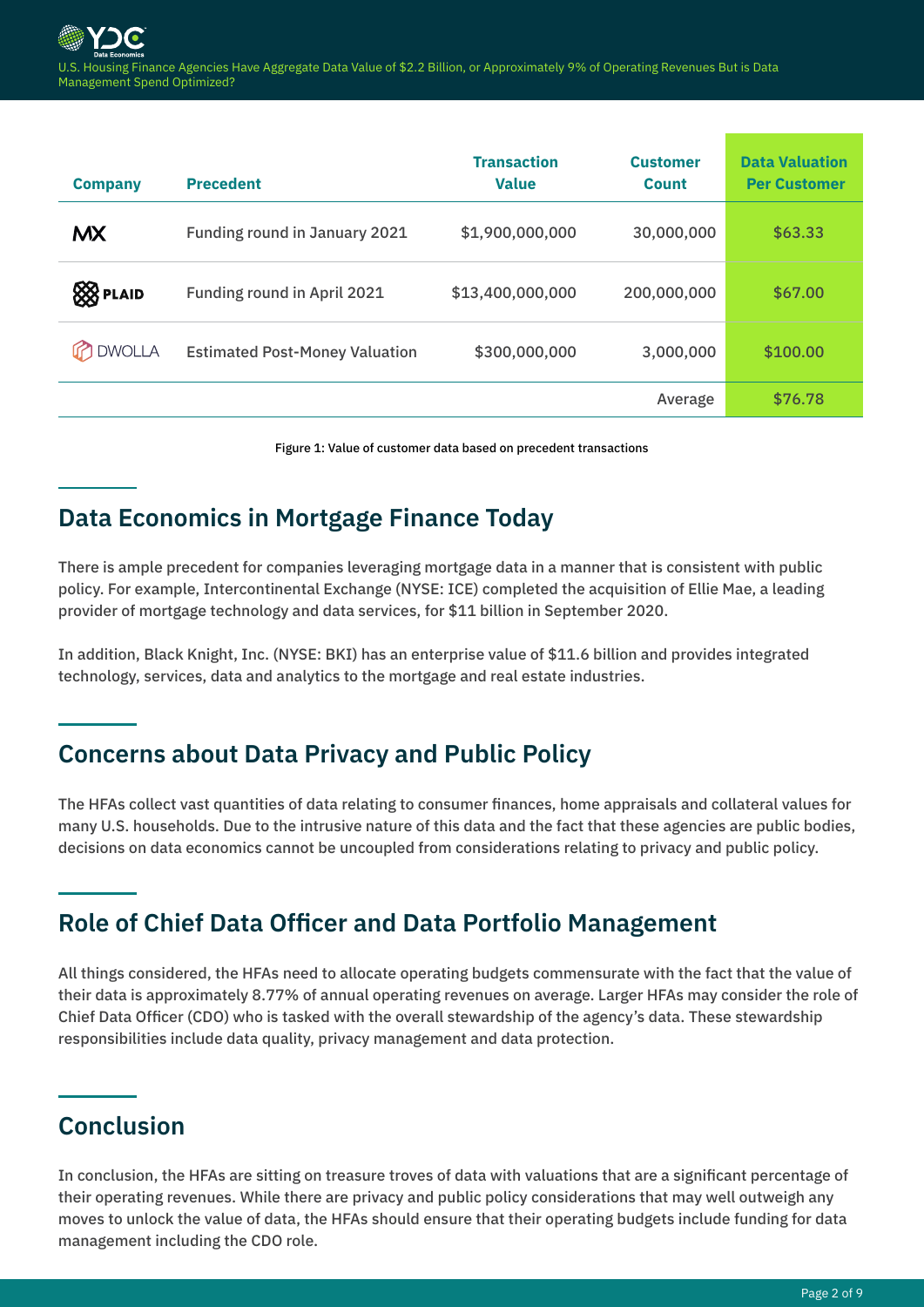# **Appendix 1: DMIs for Housing Finance Agencies in the United States**

| <b>Company</b>                                                        | <b>Annual Operating</b><br><b>Revenues</b> | <b>Data</b><br><b>Valuation</b> | <b>DMI</b> | <b>Customer</b><br><b>Count</b> | <b>Customer Count Metric</b>                                           |
|-----------------------------------------------------------------------|--------------------------------------------|---------------------------------|------------|---------------------------------|------------------------------------------------------------------------|
| <b>Alabama Housing</b><br><b>Finance Authority</b>                    | \$48,416,000                               | \$5,758,333                     | 11.89%     | 75,000                          | Families helped since<br>1980                                          |
| <b>Alaska Housing</b><br><b>Finance Corporation</b>                   | \$35,500,000                               | \$2,691,291                     | 7.58%      | 35,053                          | Rent relief in FY2021<br>(cumulative unavailable)                      |
| <b>Arizona Department</b><br>of Housing                               | \$29,000,000                               | \$11,592,370                    | 39.97%     | 150,986                         | Arizonans benefitted from<br>department resources in<br>2021           |
| <b>Arkansas</b><br><b>Development</b><br><b>Finance Authority</b>     | \$37,975,000                               | N/A                             | N/A        | N/A                             | Customer count not<br>available                                        |
| <b>California Housing</b><br><b>Finance Agency</b>                    | \$347,900,000                              | \$15,432,333                    | 4.44%      | 201,000                         | Californians helped to<br>become homeowners<br>since 1975              |
| <b>California Tax Credit</b><br><b>Allocation</b><br><b>Committee</b> | \$87,233,658                               | \$3,697,464                     | 4.24%      | 48,158                          | Total units created 2020<br>(cumulative unavailable)                   |
| <b>Colorado Housing</b><br>and Finance<br>Authority                   | \$259,651,000                              | \$10,808,776                    | 4.16%      | 140,780                         | All customers over CHFA<br>Lifespan                                    |
| <b>Connecticut Housing</b><br><b>Finance Authority</b>                | \$21,470,000                               | \$11,286,333                    | 52.57%     | 147,000                         | Residents that have<br>purchased first home<br>through CHFA since 1969 |
| <b>Delaware State</b><br><b>Housing Authority</b>                     | \$164,131,138                              | \$614,222                       | 0.37%      | 8,000                           | Delawareans helped with<br>the DEHAP program since<br>inception        |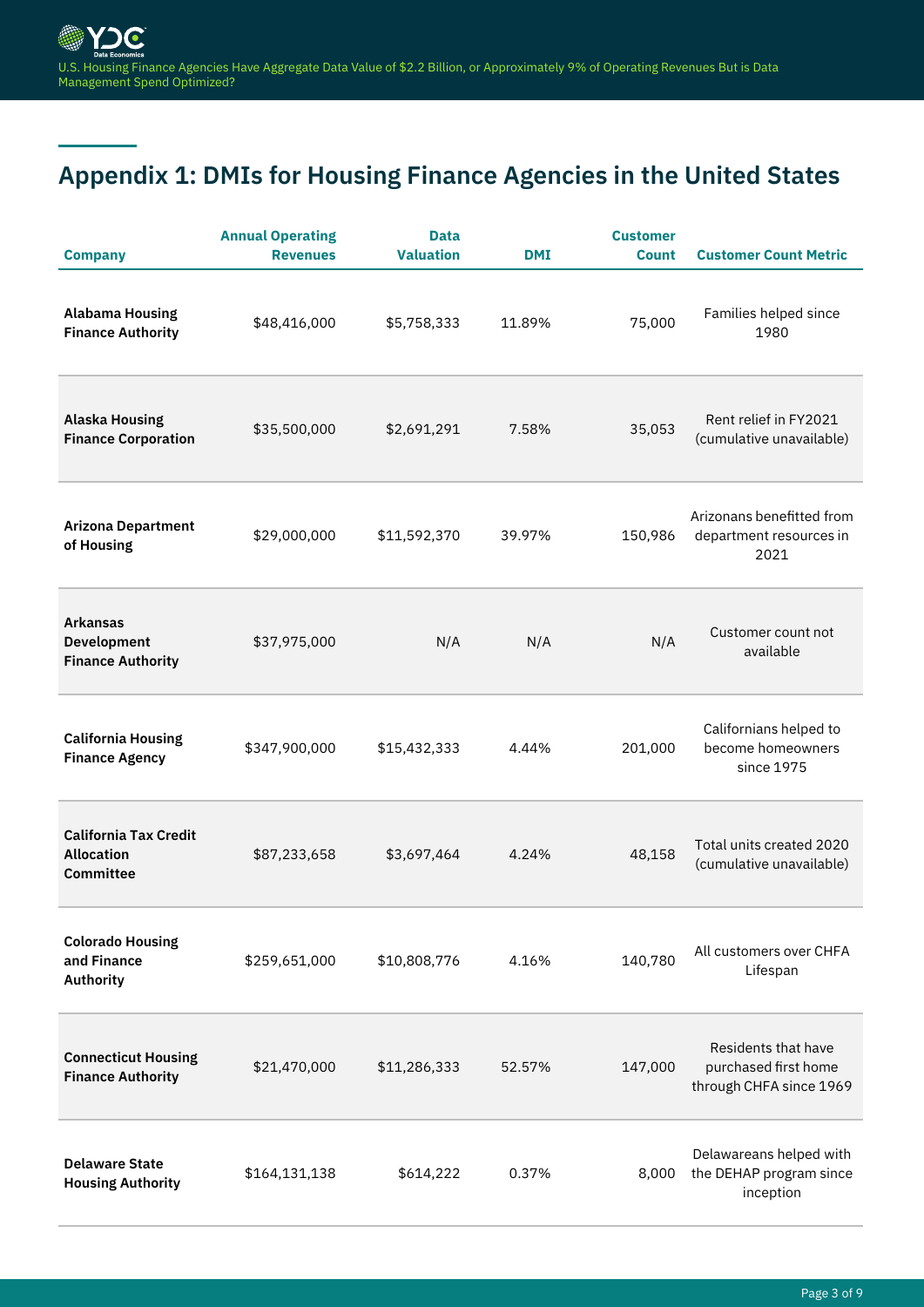| <b>Company</b>                                                                                            | <b>Annual Operating</b><br><b>Revenues</b> | <b>Data</b><br><b>Valuation</b> | <b>DMI</b> | <b>Customer</b><br><b>Count</b> | <b>Customer Count Metric</b>                                   |
|-----------------------------------------------------------------------------------------------------------|--------------------------------------------|---------------------------------|------------|---------------------------------|----------------------------------------------------------------|
| <b>District of Columbia</b><br><b>Department of</b><br><b>Housing and</b><br>Community<br>Development     | \$115,600,000                              | \$222,656                       | 0.19%      | 2,900                           | Units created in 2020                                          |
| <b>District of Columbia</b><br><b>Housing Finance</b><br>Agency                                           | \$33,411,512                               | \$3,838,889                     | 11.49%     | 50,000                          | Total customers served<br>under DC Housing                     |
| <b>Florida Housing</b><br><b>Finance Corporation</b>                                                      | \$214,970,000                              | \$153,555,556                   | 71.43%     | 2,000,000                       | Families helped achieve<br>homeownership in 40<br>years        |
| <b>Georgia Department</b><br>of Community<br>Affairs / Georgia<br><b>Housing and Finance</b><br>Authority | \$196,200,000                              | \$7,677,778                     | 3.91%      | 100,000                         | Housing units created &<br>families helped in firms<br>history |
| Government<br><b>National Mortgage</b><br><b>Association ("Ginnie</b><br>Mae")                            | \$4,327,935,000                            | \$1,689,111,111                 | 39.03%     | 22,000,000                      | Loans financed over the<br>last 10 years                       |
| <b>Guam Housing and</b><br><b>Urban Renewal</b><br>Authority -<br><b>Associate Member</b>                 | \$47,004,141                               | \$57,583                        | 0.12%      | 750                             | Public housing units in<br>2020                                |
| <b>Hawaii Housing</b><br><b>Finance and</b><br><b>Development</b><br>Corporation                          | \$35,451,000                               | \$778,527                       | 2.20%      | 10,140                          | Units created since firm's<br>inception in 2006                |
| <b>Idaho Housing and</b><br><b>Finance Association</b>                                                    | \$207,690,000                              | \$4,376,333                     | 2.11%      | 57,000                          | Loans purchased in 2020                                        |
| <b>Illinois Housing</b><br>Development<br>Authority                                                       | \$176,400,000                              | \$19,194,444                    | 10.88%     | 250,000                         | Homeowners helped &<br>rental homes financed<br>since 1967     |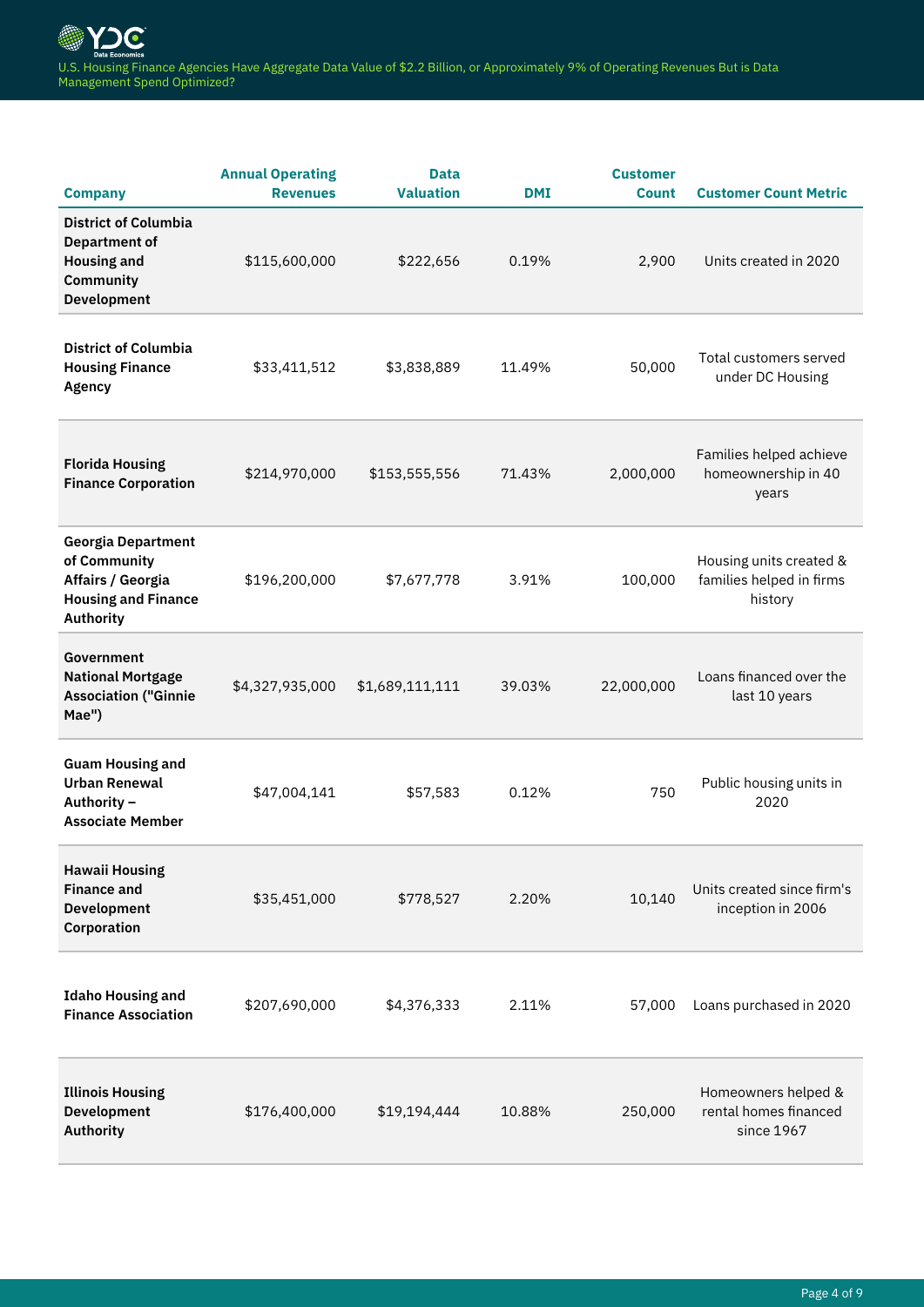| <b>Company</b>                                                                            | <b>Annual Operating</b><br><b>Revenues</b> | <b>Data</b><br><b>Valuation</b> | <b>DMI</b> | <b>Customer</b><br><b>Count</b> | <b>Customer Count Metric</b>                                         |
|-------------------------------------------------------------------------------------------|--------------------------------------------|---------------------------------|------------|---------------------------------|----------------------------------------------------------------------|
| <b>Indiana Housing and</b><br>Community<br><b>Development</b><br>Authority                | \$2,680,678                                | \$1,304,608                     | 48.67%     | 16,992                          | Households receiving rent<br>and utility assistance in<br>2021       |
| <b>Iowa Finance</b><br>Authority                                                          | \$103,338,000                              | \$4,667,782                     | 4.52%      | 60,796                          | Homebuyers helped in<br>firms history                                |
| <b>Kansas Housing</b><br><b>Resources</b><br>Corporation                                  | \$71,357,350                               | \$1,336,317                     | 1.87%      | 17,405                          | Kansans received<br>assistance in 2021                               |
| <b>Kentucky Housing</b><br>Corporation                                                    | \$407,100,000                              | \$7,946,500                     | 1.95%      | 103,500                         | Kentuckians served since<br>1972                                     |
| <b>Louisiana Housing</b><br>Corporation                                                   | \$208,600,000                              | \$474,103                       | 0.23%      | 6,175                           | Homeowners, housing<br>developments and rental<br>assistance in 2019 |
| <b>MaineHousing</b>                                                                       | \$263,400,000                              | \$5,903,367                     | 2.24%      | 76,889                          | Mortgages & units<br>financed in 50 year history                     |
| Maryland<br><b>Department of</b><br><b>Housing and</b><br>Community<br><b>Development</b> | \$128,538,000                              | \$4,410,423                     | 3.43%      | 57,444                          | People served in 2021                                                |
| <b>MassHousing</b>                                                                        | \$267,000,000                              | \$691,000                       | 0.26%      | 9,000                           | Households assisted in<br>2019                                       |
| <b>Michigan State</b><br><b>Housing</b><br><b>Development</b><br>Authority                | \$875,225,000                              | \$3,993,443                     | 0.46%      | 52,013                          | Section 8 units & others<br>created in 2019                          |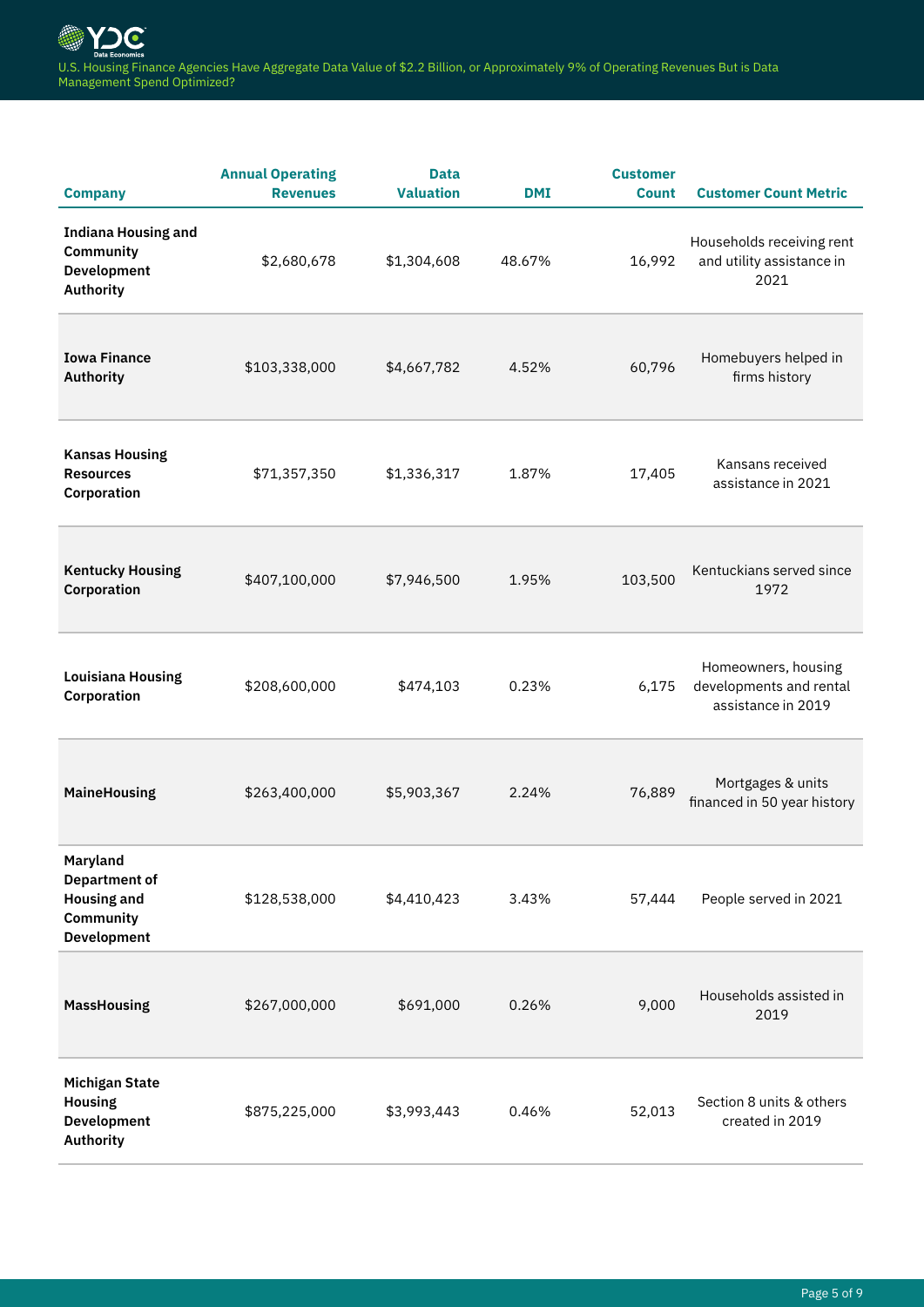| <b>Company</b>                                                     | <b>Annual Operating</b><br><b>Revenues</b> | <b>Data</b><br><b>Valuation</b> | <b>DMI</b> | <b>Customer</b><br><b>Count</b> | <b>Customer Count Metric</b>                                                                                     |
|--------------------------------------------------------------------|--------------------------------------------|---------------------------------|------------|---------------------------------|------------------------------------------------------------------------------------------------------------------|
| <b>Minnesota Housing</b>                                           | \$952,641,000                              | \$7,179,029                     | 0.75%      | 93,504                          | Households served in<br>2021                                                                                     |
| <b>Mississippi Home</b><br>Corporation                             | \$50,716,030                               | \$622,668                       | 1.23%      | 8,110                           | Unique borrower<br>applicants in Q4 2020                                                                         |
| <b>Missouri Housing</b><br><b>Development</b><br><b>Commission</b> | \$250,335,000                              | \$4,093,638                     | 1.64%      | 53,318                          | Individuals & landlords<br>served in the last year                                                               |
| <b>Montana Board of</b><br>Housing                                 | \$26,853,206                               | \$66,720                        | 0.25%      | 869                             | Single-Family mortgages<br>purchased, Mortgage<br>Credit Certificates and<br>Reverse Annual Mortgages<br>in 2020 |
| <b>Nebraska</b><br><b>Investment Finance</b><br>Authority          | \$210,000,000                              | \$7,262,256                     | 3.46%      | 94,588                          | Borrowers that received<br>first mortgage in 2020                                                                |
| <b>Nevada Housing</b><br><b>Division</b>                           | N/A                                        | \$1,649,263                     | N/A        | 21,481                          | Total households & units<br>assisted in 2020                                                                     |
| <b>New Hampshire</b><br><b>Housing Finance</b><br>Authority        | \$257,000,000                              | \$4,990,556                     | 1.94%      | 65,000                          | Families helped & units<br>created since 1981                                                                    |
| <b>New Jersey Housing</b><br>and Mortgage<br><b>Finance Agency</b> | \$219,170,000                              | \$19,423,473                    | 8.86%      | 252,983                         | All customers since 1984                                                                                         |
| <b>New Mexico</b><br><b>Mortgage Finance</b><br>Authority          | \$79,409,000                               | \$1,412,711                     | 1.78%      | 18,400                          | Households served in<br>2020                                                                                     |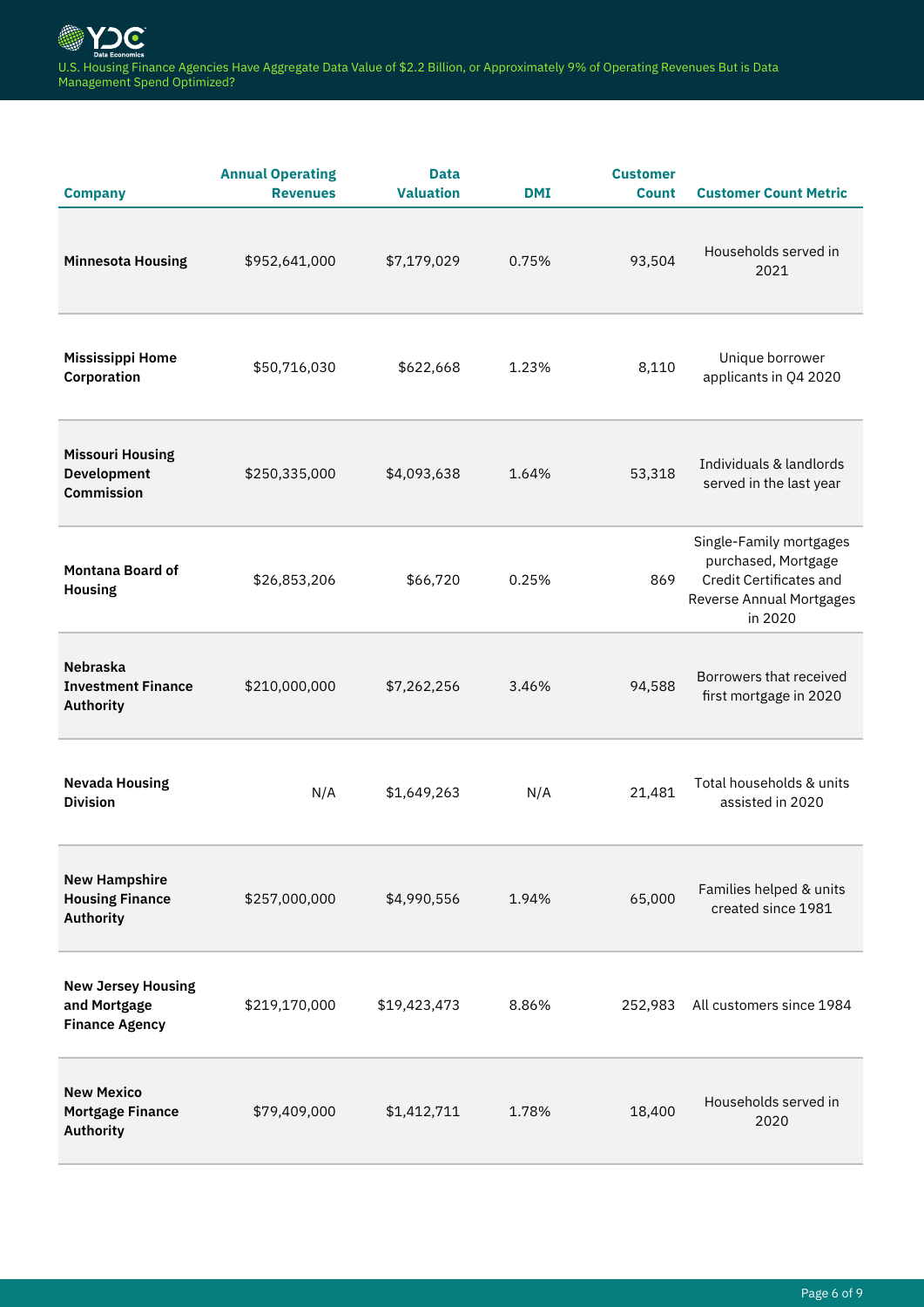| <b>Company</b>                                                        | <b>Annual Operating</b><br><b>Revenues</b> | <b>Data</b><br><b>Valuation</b> | <b>DMI</b> | <b>Customer</b><br><b>Count</b> | <b>Customer Count Metric</b>                                                            |
|-----------------------------------------------------------------------|--------------------------------------------|---------------------------------|------------|---------------------------------|-----------------------------------------------------------------------------------------|
| <b>New York City</b><br><b>Housing</b><br>Development<br>Corporation  | \$580,951,000                              | \$21,290,171                    | 3.66%      | 277,296                         | Loan portfolio count in<br>2020                                                         |
| <b>New York State</b><br><b>Homes and</b><br><b>Community Renewal</b> | \$92,531,000                               | \$8,138,444                     | 8.80%      | 106,000                         | Homes created in firm's<br>history                                                      |
| <b>North Carolina</b><br><b>Housing Finance</b><br>Agency             | \$356,909,000                              | \$24,479,059                    | 6.86%      | 318,830                         | Homes & apartments<br>financed since 1973                                               |
| <b>North Dakota</b><br><b>Housing Finance</b><br><b>Agency</b>        | \$49,999,000                               | \$3,608,556                     | 7.22%      | 47,000                          | Homeowners helped in<br>firms history                                                   |
| <b>Northern Marianas</b><br><b>Housing Corporation</b>                | N/A                                        | \$40,308                        | N/A        | 525                             | Active loans in 2021                                                                    |
| <b>Ohio Housing</b><br><b>Finance Agency</b>                          | \$321,828,627                              | \$10,817,989                    | 3.36%      | 140,900                         | Affordable rental units<br>since 1987                                                   |
| <b>Oklahoma Housing</b><br><b>Finance Agency</b>                      | \$179,800,000                              | \$1,208,789                     | 0.67%      | 15,744                          | Mortgage loans & units<br>assisted in 2021                                              |
| <b>Oregon Housing and</b><br><b>Community Services</b>                | \$51,042,815                               | \$1,052,086                     | 2.06%      | 13,703                          | Mortgage loans & homes in<br>2018                                                       |
| Pennsylvania<br><b>Housing Finance</b><br>Agency                      | \$746,559,000                              | \$28,553,656                    | 3.82%      | 371,900                         | Home loans, rental units<br>created, homes saved<br>from foreclosure in PHFA<br>History |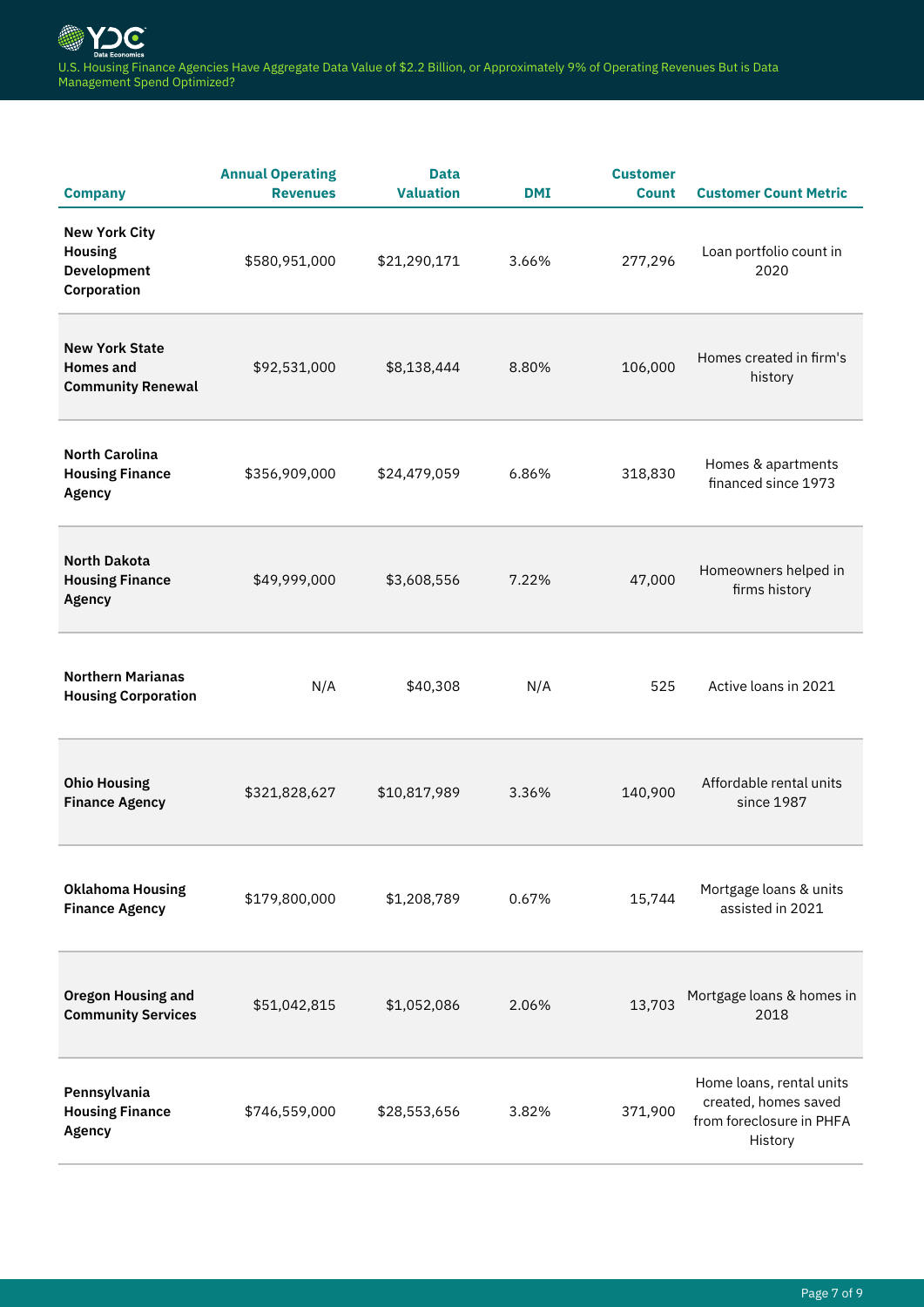| <b>Company</b>                                                                               | <b>Annual Operating</b><br><b>Revenues</b> | <b>Data</b><br><b>Valuation</b> | <b>DMI</b> | <b>Customer</b><br><b>Count</b> | <b>Customer Count Metric</b>                                  |
|----------------------------------------------------------------------------------------------|--------------------------------------------|---------------------------------|------------|---------------------------------|---------------------------------------------------------------|
| <b>Puerto Rico Housing</b><br><b>Finance Authority</b>                                       | \$16,070,000                               | \$307,111                       | 1.91%      | 4,000                           | Citizens enabled to buy<br>principal residence in<br>2014     |
| <b>Rhode Island</b><br><b>Housing</b>                                                        | \$139,000,000                              | \$6,602,889                     | 4.75%      | 86,000                          | Families helped & rental<br>units created in past 45<br>years |
| <b>South Carolina State</b><br><b>Housing Finance and</b><br><b>Development</b><br>Authority | \$253,253,764                              | \$3,224,667                     | 1.27%      | 42,000                          | Homes financed in the last<br>50 years                        |
| <b>South Dakota</b><br><b>Housing</b><br><b>Development</b><br>Authority                     | \$92,500,000                               | \$836,571                       | 0.90%      | 10,896                          | South Dakotans helped in<br>2021                              |
| <b>Tennessee Housing</b><br><b>Development</b><br>Agency                                     | \$141,695,000                              | N/A                             | N/A        | N/A                             | Customer count not<br>available                               |
| <b>Texas Department of</b><br><b>Housing and</b><br><b>Community Affairs</b>                 | \$227,129,000                              | N/A                             | N/A        | N/A                             | Customer count not<br>available                               |
| <b>Utah Housing</b><br>Corporation                                                           | \$120,058,000                              | \$7,967,153                     | 6.64%      | 103,769                         | Total homebuyers helped<br>historically                       |
| <b>Vermont Housing</b><br><b>Finance Agency</b>                                              | \$24,341,000                               | \$2,978,978                     | 12.24%     | 38,800                          | Homes & apartments<br>financed since 1974                     |
| <b>Virgin Islands</b><br><b>Housing Finance</b><br>Authority                                 | \$4,480,455                                | \$42,842                        | 0.96%      | 558                             | Number of loans in<br>portfolio                               |